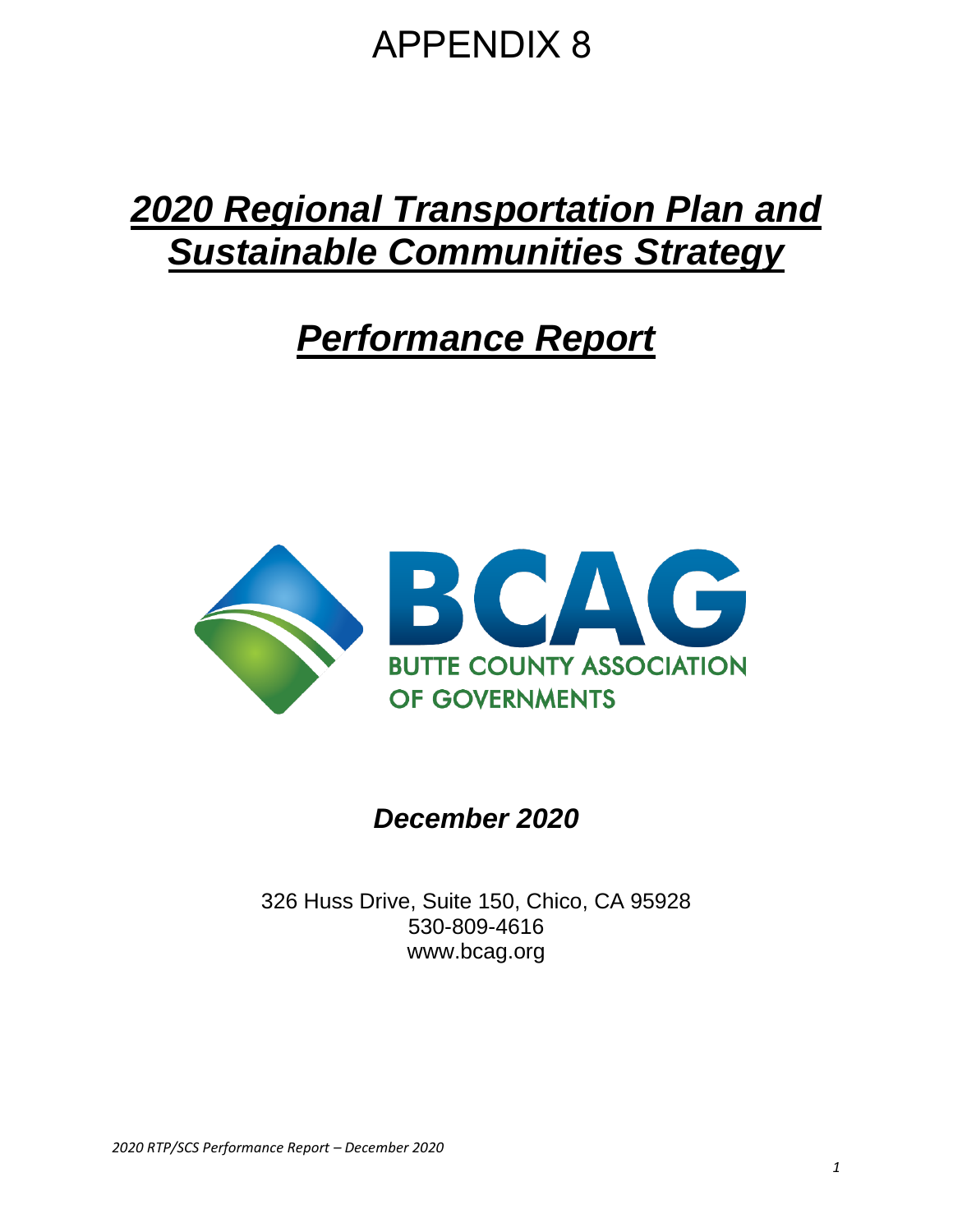## **Introduction**

Performance management provides the opportunity to ensure efficient and effective investment of transportation funds by refocusing on established goals, increasing accountability and transparency, and improving project decision-making. MAP-21/FAST Act require States and MPOs to implement a performance-based approach in the scope of the statewide and metropolitan transportation planning process. In addition to federal performance-based planning, the State of California has articulated through statute, regulation, executive order, and legislative intent language, numerous state policies and goals for the transportation system, the environment, the economy, and social equity.

There are different applications of performance management – performance measures, performance targets, and performance monitoring indicators or metrics. Performance measures are used to model travel demand and allow the long-range forecasting of transportation network and system-level performance (e.g. Walk, bike, transit, and carpool mode share, corridor travel times by mode, percentage of population within 0.5 mile of a high frequency transit stop). Performance targets are numeric goals established to enable the quantifiable assessment of performance measures. Performance monitoring indicators or metrics include field data such as vehicle miles traveled, mode share, fatalities/injuries, transit access, change in agricultural land, and CO2 emissions.

### **Federal Performance Management Targets**

The cornerstone of the federal highway program transformation is the transition to a performance and outcome-based program. MAP-21/FAST Act integrate performance into many federal transportation programs and contains several performance elements. States and MPOs will invest resources in projects to achieve individual targets that collectively will make progress toward national goals. Caltrans is required to set and report on progress towards four sets of performance management targets.

- Safety Performance Management (PM1): Fatalities and Injuries
- Pavement and Bridge Condition Performance Management (PM2): Infrastructure Condition
- System Performance Management (PM3): Freight movement, congestion, and reliability
- Transit Asset Management (TAM) and Public Transportation Agency Safety Plan (PTSAP): State of good repair and safety for transit

This report describes each federal performance metric, charts data collected to date, compares that data to currently adopted targets and describes how the RTP/SCS makes investments that support reaching those targets. For some targets, MPO's can either agree to support the Caltrans target or establish a numerical target specific to the MPO planning area. Since this federal process started in 2018, BCAG has supported all of Caltrans statewide targets for all performance metrics.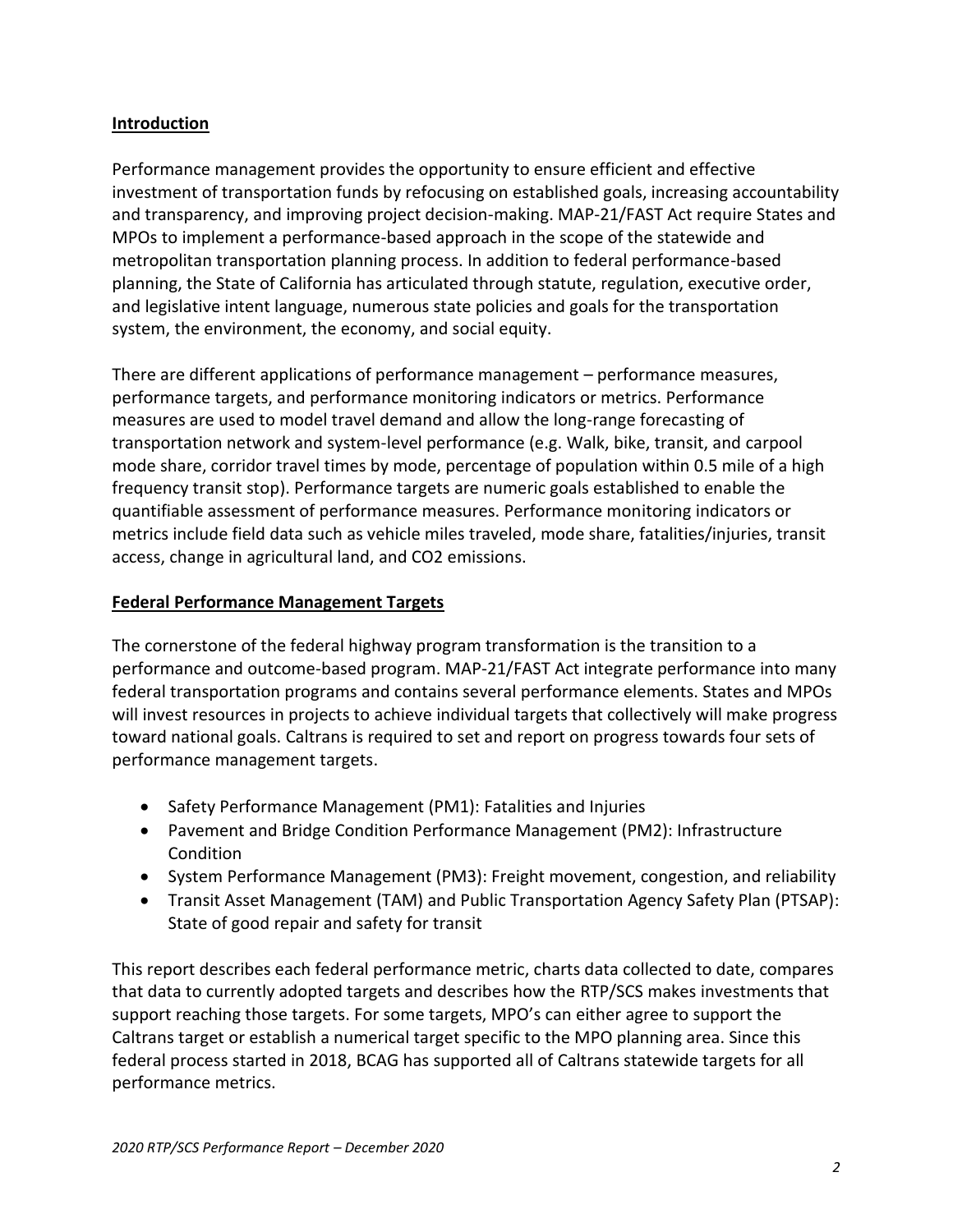## Safety Performance Management (PM1)

The federal goal under safety performance management (PM1) is to achieve a significant reduction in traffic fatalities and serious injuries on all public roads. Table 1. Includes those targets prepared by the state, and supported by BCAG, for California for the year 2020.

| Measure                                                   | Target   |
|-----------------------------------------------------------|----------|
| <b>Number of Fatalities</b>                               | $-3.03%$ |
| Rate of Fatalities per 100M Vehicle Miles of Travel (VMT) | $-3.03%$ |
| Number of Serious Injuries                                | $-1.5%$  |
| Rate of Serious Injuries per 100M VMT                     | $-1.5%$  |
| Number of Non-Motorized Fatalities                        | $-3.03%$ |
| Number of Non-Motorized Serious Injuries                  | $-1.5%$  |

Table 1. Statewide Safety Performance Targets - Year 2020

Note: Targets are based on a 5-year rolling average for all roadways.

Over the last 10 years, an average of 30 people died in vehicle collisions on our region's roads and highways. The latest 5-year average (2018) shows a 10% annual increase from the previous year.



Figure 1. 2009-2018 Fatal Collisions for BCAG Region

The region's 2018 collision fatality has returned to highs not seen since 2010. The latest 5-year average (2018) shows an 8.24% annual increase from 2017.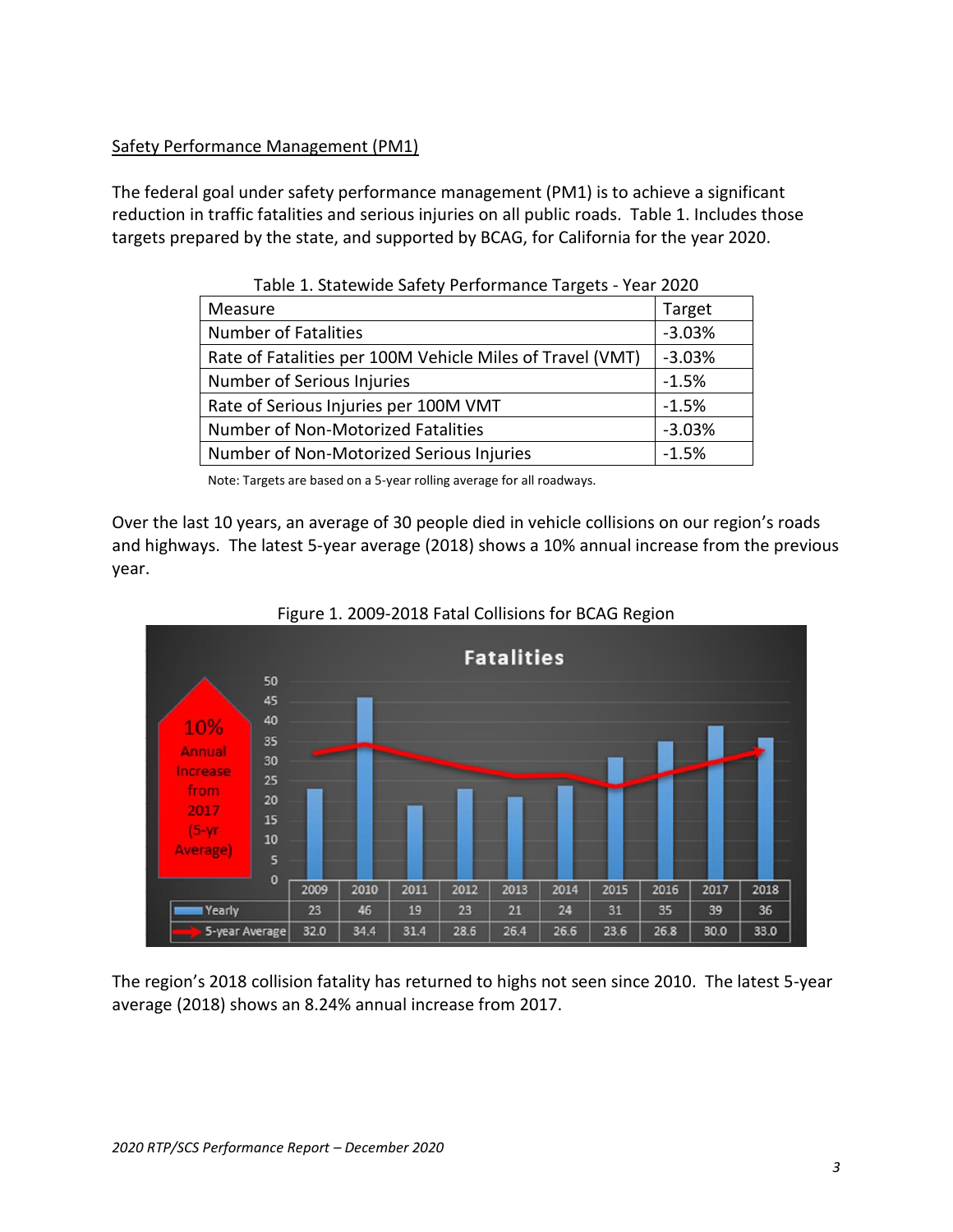

Figure 2. 2009-2018 Fatality Rate per 100M Annual Vehicle VMT for BCAG Region

Between the years 2009 and 2017, the region averaged 110 annual serious injuries. In 2018, the region's serious injuries were at 184, double that of the 97 injuries 5 years prior (2013).



Figure 3. 2009-2018 Serious Injuries for BCAG Region

The 2018 serious injury rate of 10.3 serious injuries per 100 million annual vehicle miles of travel (VMT) has a significant contribution to the latest 5-year average which shows a 13.2% annular increase from 2017.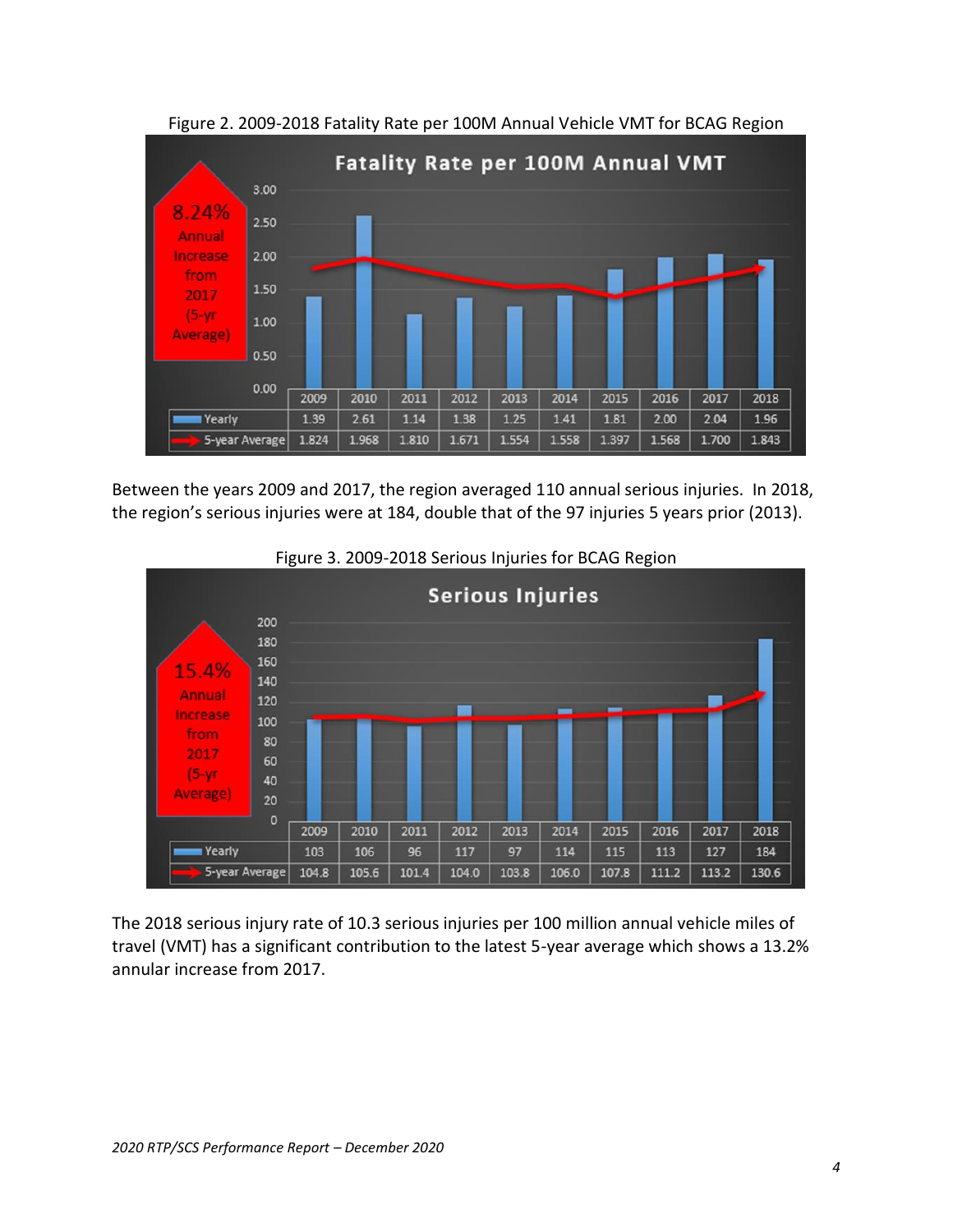

Figure 4. 2009-2018 Serious Injuries rate per 100M Annual VMT for BCAG Region

Over the last 10 years, an average of 27 people died or have been seriously injured as pedestrian or cyclist being involved in a vehicle collision. The latest 5-year average (2018) shows a 0% annual increase/decrease from the previous year.



Figure 5. 2009-2018 Non-Motorized Fatalities and Serious Injuries for BCAG Region

\$514 million of the projects identified in the 2020 RTP project list are safety related. Notable projects include State Route (SR) 70 passing lane segments which utilize \$113.6 million in State Highway Operations and Protection Program (SHOPP) funds and the improvement of sixteen stop-controlled intersections within the Town of Paradise utilizing \$1.23 million of Highway Safety Improvement Program (HSIP) funds.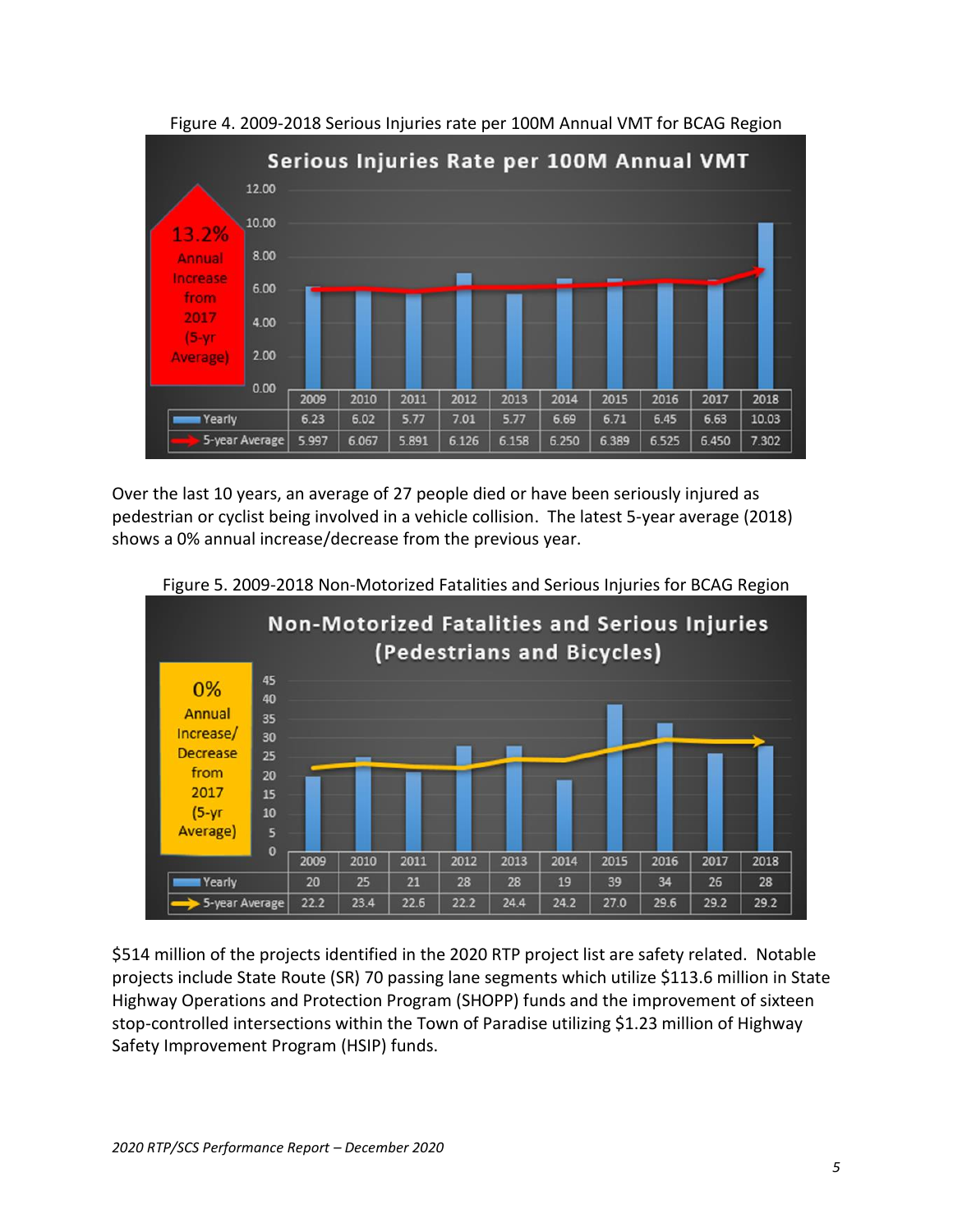### Pavement and Bridge Condition Performance Management (PM2)

The federal goal under the pavement and bridge condition performance management (PM2) is to maintain the highway infrastructure asset system in a state of good repair. Table 2. Includes those targets prepared by the state, and supported by BCAG, for California for the year 2019.

|                                      |                 |      | 2-Year Target |      | 4-Year Target |      |  |
|--------------------------------------|-----------------|------|---------------|------|---------------|------|--|
| Pavement and Bridge Performance      | <b>Baseline</b> |      | $(1/1/18 -$   |      | $(1/1/20 -$   |      |  |
| Measures*                            | 2016/2017       |      | 12/31/19      |      | 12/31/21      |      |  |
|                                      | Good            | Poor | Good          | Poor | Good          | Poor |  |
| Pavement on the NHS (Non-Interstate) | 25.5%           | 7.2% | 28.2%         | 7.3% | 29.9%         | 7.2% |  |
| Bridges on the NHS                   | 66.5%           | 4.8% | 69.1%         | 4.6% | 70.5%         | 4.4% |  |

| Table 2. Statewide Infrastructure Condition Targets - Year 2019 |  |  |  |
|-----------------------------------------------------------------|--|--|--|
|-----------------------------------------------------------------|--|--|--|

 *\*Applicable to the BCAG Region*

The Infrastructure Performance Measure Final Rule established performance measures for pavement and bridge conditions on the National Highway System (NHS). Caltrans set 2- and 4 year statewide targets on May 20, 2018. The statewide targets are based on Caltrans' longrange (10 year) Transportation Asset Management Plan and the 2017 State Highway System Management Plan. The plans take into consideration the availability of Senate Bill 1 funds over the target setting period and current estimated conditions of the NHS.

The local NHS consists of those roadways and bridges in Butte County that have been identified as part of the NHS and are not part of the State Highway System. These facilities are typically federally classified as "principal arterials". Tables 3 & 4 include the inventory of local NHS roadways and bridges.

| <b>Jurisdiction</b> | <b>Street Name</b> | <b>From Location</b>                    | <b>To Location</b>     | Jurisdiction    | <b>Street Name</b>  | <b>From Location</b>                     | <b>To Location</b>      |
|---------------------|--------------------|-----------------------------------------|------------------------|-----------------|---------------------|------------------------------------------|-------------------------|
| <b>CHICO</b>        | <b>BROADWAY ST</b> | SHWY 32                                 | <b>SHASTA WAY</b>      | <b>CHICO</b>    | <b>SHASTA WAY</b>   | <b>BROADWAY ST</b>                       | <b>MAIN ST</b>          |
| <b>CHICO</b>        | <b>COHASSET RD</b> | <b>IESPLANADE</b>                       | <b>EAST AVE</b>        | <b>CHICO</b>    | SKYWAY RD           | SHWY 99                                  | NOTRE DAME BLVD         |
| <b>CHICO</b>        | <b>CYPRESS ST</b>  | E 12TH ST                               | <b>WOODLAND AVE</b>    | <b>CHICO</b>    | <b>W EAST AVE</b>   | <b>CUSSICK AVE</b>                       | <b>ESPLANADE</b>        |
| <b>CHICO</b>        | E 20TH ST          | <b>PARK AVE</b>                         | SHWY 99                | <b>CHICO</b>    | <b>WOODLAND AVE</b> | PINE ST                                  | <b>CYPRESS ST</b>       |
| <b>CHICO</b>        | E PARK AVE         | <b>MIDWAY</b>                           | SHWY 99                | <b>COUNTY</b>   | SKYWAY RD           | .42M W/SKYWAY CROSSROAD SKYWAY CROSSROAD |                         |
| <b>CHICO</b>        | <b>EAST AVE</b>    | <b>ESPLANADE</b>                        | <b>COHASSET RD</b>     | <b>COUNTY</b>   | SKYWAY RD           | <b>COUTOLENC</b>                         | <b>PONDEROSA RD</b>     |
| <b>CHICO</b>        | ESPLANADE          | <b>MAIN ST</b>                          | LASSEN AVE             | <b>COUNTY</b>   | <b>SYCAMORE ST</b>  | <b>KOFFORD RD</b>                        | <b>PALM LN</b>          |
| <b>CHICO</b>        | <b>FAIR ST</b>     | <b>EPARK AVE</b>                        | 20TH ST                | <b>COUNTY</b>   | <b>NEW SKYWAY</b>   | .08M E/PENTZ RD                          | <b>COUTOLENC RD</b>     |
| <b>CHICO</b>        | <b>IVY ST</b>      | 2ND ST                                  | 9TH-SHWY 32            | <b>GRIDLEY</b>  | <b>SYCAMORE ST</b>  | <b>PALMAVE</b>                           | <b>BIGGS GRIDLEY RD</b> |
| <b>CHICO</b>        | <b>MAIN ST</b>     | <b>PARK AVE</b>                         | <b>ESPLANADE</b>       | <b>GRIDLEY</b>  | <b>SPRUCE ST</b>    | W BIGGS GRIDLEY RD                       | SHWY 99                 |
| <b>CHICO</b>        |                    | MANGROVE AVEVALLOMBROSA AVEICOHASSET RD |                        | <b>GRIDLEY</b>  | W BIGGS GRIDLEY RD  | <b>SYCAMORE ST</b>                       | PEACH ST                |
| <b>CHICO</b>        | <b>MULBERRY ST</b> | 20TH ST                                 | 12TH ST                | PARADISE        | SKYWAY RD           | SKYWAY CROSSROAD                         | PENTZ RD                |
| <b>CHICO</b>        | OROVILLE AVE       | <b>MAIN ST</b>                          | SHWY 32                | <b>PARADISE</b> | <b>CLARK RD</b>     | <b>PEARSON RD</b>                        | <b>SKYWAY</b>           |
| <b>CHICO</b>        | <b>PARK AVE</b>    | <b>MIDWAY</b>                           | <b>MAIN ST</b>         | <b>PARADISE</b> | <b>NEW SKYWAY</b>   | <b>PENTZ RD</b>                          | .08M E/PENTZ RD         |
| <b>CHICO</b>        | <b>PINE ST</b>     | E 12TH ST                               | <b>VALLAMBROSA AVE</b> |                 |                     |                                          |                         |

Table 3. Local National Highway System – Roadways

*Source: Caltrans GIS Data Library (2018)*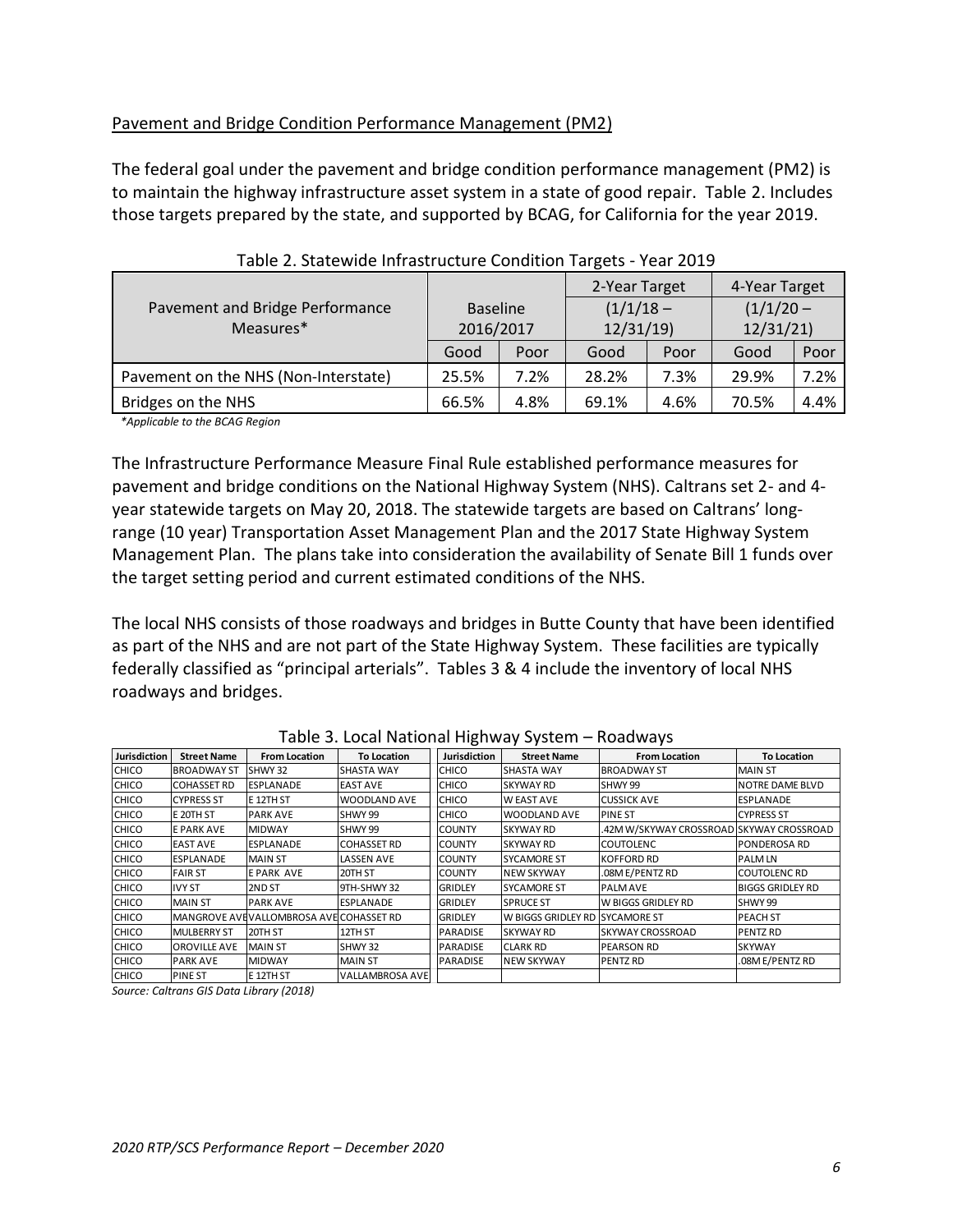| Jurisdiction | <b>Street Name</b>  | Crossing                  | Location                                   | Length | Deck Area (SqFt) |
|--------------|---------------------|---------------------------|--------------------------------------------|--------|------------------|
| <b>CHICO</b> | IPARK AVE           | LITTLE CHICO CREEK        | 10.1 MI N OF 11TH ST                       | 20.6   | 4004             |
| <b>CHICO</b> | <b>ESPLANADE</b>    | LINDO CHANNEL             | 0.15 MI N OF W 11TH AVE                    | 56.1   | 11119            |
| <b>CHICO</b> | <b>MAIN ST</b>      | <b>BIG CHICO CREEK</b>    | 0.15 MI N OF 2ND ST                        | 17     | 4263             |
| <b>CHICO</b> | <b>MANGROVE AVE</b> | LINDO CHANNEL             | <b>IBETWEEN E 10TH &amp; COHASSET</b>      | 46.9   | 9601             |
| <b>CHICO</b> | <b>MANGROVE AVE</b> | <b>BIG CHICO CREEK</b>    | <b>IBETWEEN 3RD &amp; VALLOMBROSA AVE</b>  | 16.5   | 5059             |
| <b>CHICO</b> | <b>PINE ST</b>      | LITTLE CHICO CREEK        | BETWEEN HUMBOLDT AVE & 12TH ST             | 23.5   | 2917             |
| <b>CHICO</b> | ICYPRESS ST         | <b>LITTLE CHICO CREEK</b> | <b>IBETWEEN HUMBOLDT AVE &amp; 12TH ST</b> | 25.3   | 3122             |

| Table 4. Local National Highway System – Bridges |  |  |  |
|--------------------------------------------------|--|--|--|
|--------------------------------------------------|--|--|--|

*Source: Caltrans GIS Data Library (2018)*

*Pavement:* Baseline - Year 2016 pavement data for Butte County shows an estimated pavement condition of 7.3% Good and 12.6% Poor for the local component (non-state) portion of the NHS. In all, the Butte County region has 69 lane miles of locally maintained NHS pavement. The state average for local NHS pavement condition is 4.6% Good and 12.6% Poor. Table 5 includes county level data for Butte County, including data and targets for the Interstate and Non-Interstate pavement NHS.

|                                       | 2016                      |         | <b>2016 Pavement Condition</b> | P Year Pavement Condition Targets 4 Year Pavement Condition Targets |                 |                 |                                       |                 |                 | % Impact                                    |
|---------------------------------------|---------------------------|---------|--------------------------------|---------------------------------------------------------------------|-----------------|-----------------|---------------------------------------|-----------------|-----------------|---------------------------------------------|
| <b>Jurisdiction</b>                   | <b>Lane Miles</b><br>(LM) | Good(G) | (% )<br>Poor(P)                | <b>2019 Lane</b><br><b>Miles</b>                                    | % Target<br>(G) | % Target<br>(P) | $\parallel$ 2021 Lane<br><b>Miles</b> | % Target<br>(G) | % Target<br>(P) | to<br><b>Statewide</b><br><b>Lane Miles</b> |
| <b>State Interstate NHS</b>           | 14,159                    | 47.9%   | 3.1%                           | 14,159                                                              | 45.1%           | 3.5%            | 14,159                                | 44.5%           | 3.8%            | 25.2%                                       |
| <b>Non-Interstate NHS</b>             | 22,490                    | 43.5%   | 2.5%                           | 22,490                                                              | 47.1%           | 3.0%            | 22,490                                | 49.4%           | 3.5%            | 40.1%                                       |
| <b>Other Non-Interstate NHS</b>       | 54                        | 16.7%   | 1.9%                           | 54                                                                  | 16.7%           | 1.9%            | 54                                    | 16.7%           | 1.9%            | 0.1%                                        |
| Local                                 | 19,373                    | 4.6%    | 12.5%                          | 19,447                                                              | 6.4%            | 12.3%           | 19,614                                | 7.5%            | 11.5%           | 34.5%                                       |
| <b>Butte (BCAG)</b>                   | 69                        | 7.3%    | 12.6%                          | 69                                                                  | 7.3%            | 12.6%           | 69                                    | 7.3%            | 12.6%           | 0.1%                                        |
| <b>Grand Total NHS</b>                | 56,075                    | 30.4%   | 6.1%                           | 56,150                                                              | 32.4%           | 6.3%            | 56,317                                | 33.5%           | 6.4%            | 100.0%                                      |
| <b>2018 TAMP Total NHS</b>            | 56.075                    | 30.4%   | 6.1%                           |                                                                     |                 |                 |                                       |                 |                 |                                             |
| <b>Grand Total Non-Interstate NHS</b> | 41,917                    |         |                                | 41.991                                                              | 28.2%           | 7.3%            | 42.158                                | 29.8%           | 7.2%            |                                             |
| 2018 TAMP Total Non-I NHS             | 41.917                    | 25.5%   | 7.1%                           |                                                                     |                 |                 |                                       |                 |                 |                                             |
| <b>Grand Total Interstate NHS</b>     | 14.159                    | 47.9%   | 3.1%                           |                                                                     | 45.1%           | 3.5%            | 14.159                                | 44.5%           | 3.8%            |                                             |

#### Table 5. California NHS Pavement Conditions

Note: 1) Highlighted yellow indicates the NHS Interstate and Non-Interstate NHS 2 and 4-Year Pavement Targets

2) Distributed missing Lane Miles from HPMS based on proportion of inventory owned. Excludes bridge lane miles and State Highway System lane miles.

*Source: Caltrans Division of Transportation Asset Management – revised 08/23/2018*

*Bridge:* Baseline - Year 2017 bridge data for Butte County shows an estimated bridge condition of 23.3% Good and 0% Poor for the local component (non-state) portion of the NHS. In all, the Butte County region has 7 bridges and 40,085 square feet of deck area of locally maintained NHS bridges. Table 6 includes county level data for Butte County, including data and targets for the Interstate and Non-Interstate bridges NHS.

|                                |                                    | 2017 Bridge Health |                 |         | 2 Year Bridge Condition Targets |       |                          | 4 Year Bridge Condition Targets |       |                          | % Impact                            |
|--------------------------------|------------------------------------|--------------------|-----------------|---------|---------------------------------|-------|--------------------------|---------------------------------|-------|--------------------------|-------------------------------------|
| <b>Jurisdiction</b>            | <b>Number of</b><br><b>Bridges</b> | Deck Area<br>(SF)  | (% )<br>Good(G) | Poor(P) | <b>2019 Deck</b><br>Area        | (G)   | % Target % Target<br>(P) | <b>2021 Deck</b><br>Area        | (G)   | % Target % Target<br>(P) | to<br><b>Statewide</b><br>Deck Area |
| <b>State</b>                   | 9.196                              | 210.774.774        | 69.4%           | 3.7%    | 210.774.774                     | 72.1% | 3.5%                     | 210.774.774                     | 73.4% | 3.4%                     | 90.0%                               |
| Local                          | 4.629                              | 23.511.109         |                 |         | 23,503,769                      | 42.1% | 14.3%                    | 23.506.522                      | 44.3% | 13.2%                    | 10.0%                               |
| Butte (BCAG)                   |                                    | 40.085             | 23.3%           | 0.0%    | 40.085                          | 23.3% | 0.0%                     | 40.085                          | 23.3% | 0.0%                     | 0.0%                                |
| <b>Grand Total NHS Bridges</b> | 10.825                             | 234,285,883        | 66.5%           | 4.8%    | 234,278,543                     | 69.1% | 4.6%                     | 234,281,296                     | 70.5% | 4.4%                     | 100.0%                              |

Table 6. California NHS Bridge Conditions

Note: Highlighted yellow are the 2 and 4-Year NHS Bridge Targets *Source: Caltrans Division of Transportation Asset Management*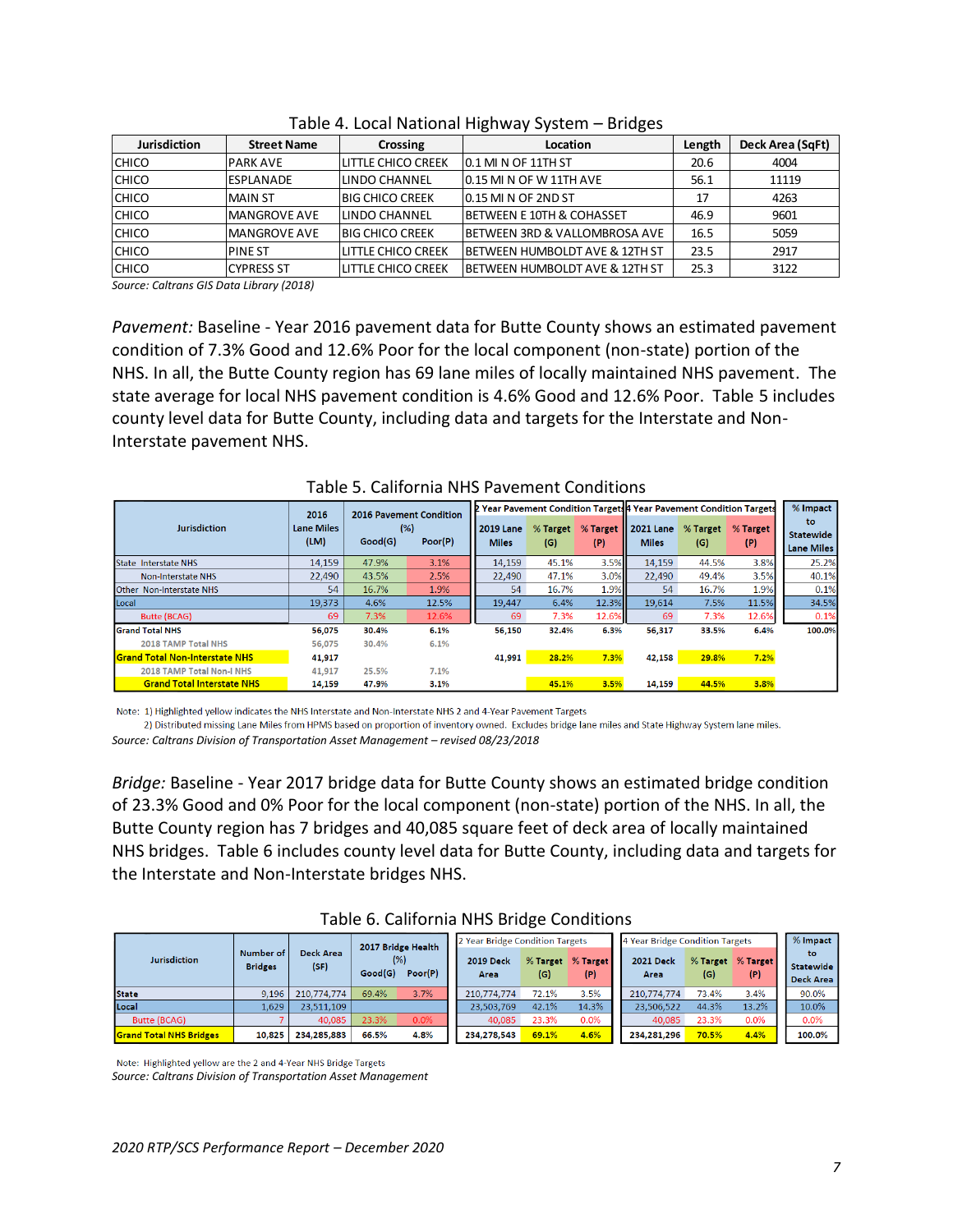\$247.4 million of the projects identified in the 2020 RTP project list are directed towards the improvement of bridges and roadway surfaces in the region. This includes the utilization of Highway Bridge Program (HBP) funds to complete \$99.4 million in improvements to bridges and Senate Bill 1 (SB 1) funds to complete \$3.9 million in roadway rehabilitation projects.

### System Performance Management (PM3)

The federal goal under system performance management (PM3) is to achieve a significant reduction in congestion on the National Highway System, improve the efficiency of the surface transportation system, improve the national freight network, strengthen the ability of rural communities to access national and international trade markets, support regional economic development, reduce project costs, promote jobs and the economy, and expedite the movement of people and goods by accelerating project completion through eliminating delays in the project development and delivery process, including reducing regulatory burdens and improving agencies' work practices.

On January 18, 2017, the Federal Highway Administration (FHWA) published a final rule in the Federal Register (82 FR 5970) establishing performance measures that State Departments of Transportation (DOTs) and MPOs will use to report on the performance of the Interstate and Non-Interstate National Highway System (NHS) to carry out the National Highway Performance Program (NHPP) and traffic congestion and on-road mobile source emissions for the purpose of carrying out the Congestion Mitigation and Air Quality Improvement (CMAQ) Program.

Caltrans set 2- and 4-year statewide targets on May 20, 2018. The statewide targets were established based on an iterative process and coordination between Caltrans, MPOs, CALCOG, and the California State Transportation Agency. In developing the statewide targets, Caltrans coordinated with the MPO's through the utilization of a Technical Advisory Group (TAG). The TAG participated in several workshops and other key stakeholder meetings.

| Table 7. Statewide System Ferrormance Targets Tear 2015                              |               |                  |                |  |  |  |  |  |
|--------------------------------------------------------------------------------------|---------------|------------------|----------------|--|--|--|--|--|
| System Performance Measure*                                                          | Baseline 2017 | 2-Year Target    | 4-Year Target  |  |  |  |  |  |
| Percent of Reliable Person-Miles                                                     |               |                  |                |  |  |  |  |  |
| Traveled on the Non-Interstate NHS                                                   | 64.6%         | 65.1% (+0.5%)    | 65.6% (+1%)    |  |  |  |  |  |
| <b>Total Emissions Reductions by Applicable</b><br>Pollutants under the CMAQ Program |               |                  |                |  |  |  |  |  |
| VOC (kg/day)                                                                         | 951.83        | $961.35 (+1%)$   | 970.87 (+2%)   |  |  |  |  |  |
| CO (kg/day)                                                                          | 6,863.26      | $6,931.9$ (+1%)  | 7,000.54 (+2%) |  |  |  |  |  |
| NOx (kg/day)                                                                         | 1,753.36      | 1,770.89 (+1%)   | 1,788.43 (+2%) |  |  |  |  |  |
| PM10 (kg/day)                                                                        | 2,431.21      | $2,445.52 (+1%)$ | 2,479.83 (+2%) |  |  |  |  |  |
| PM2.5 (kg/day)                                                                       | 904.25        | $913.29 (+1%)$   | $922.34 (+2%)$ |  |  |  |  |  |

PM3 contains six specific measures, only two of which are applicable to the BCAG region – see Table 7 below.

Table 7. Statewide System Performance Targets - Year 2019

*\*Applicable to BCAG Region*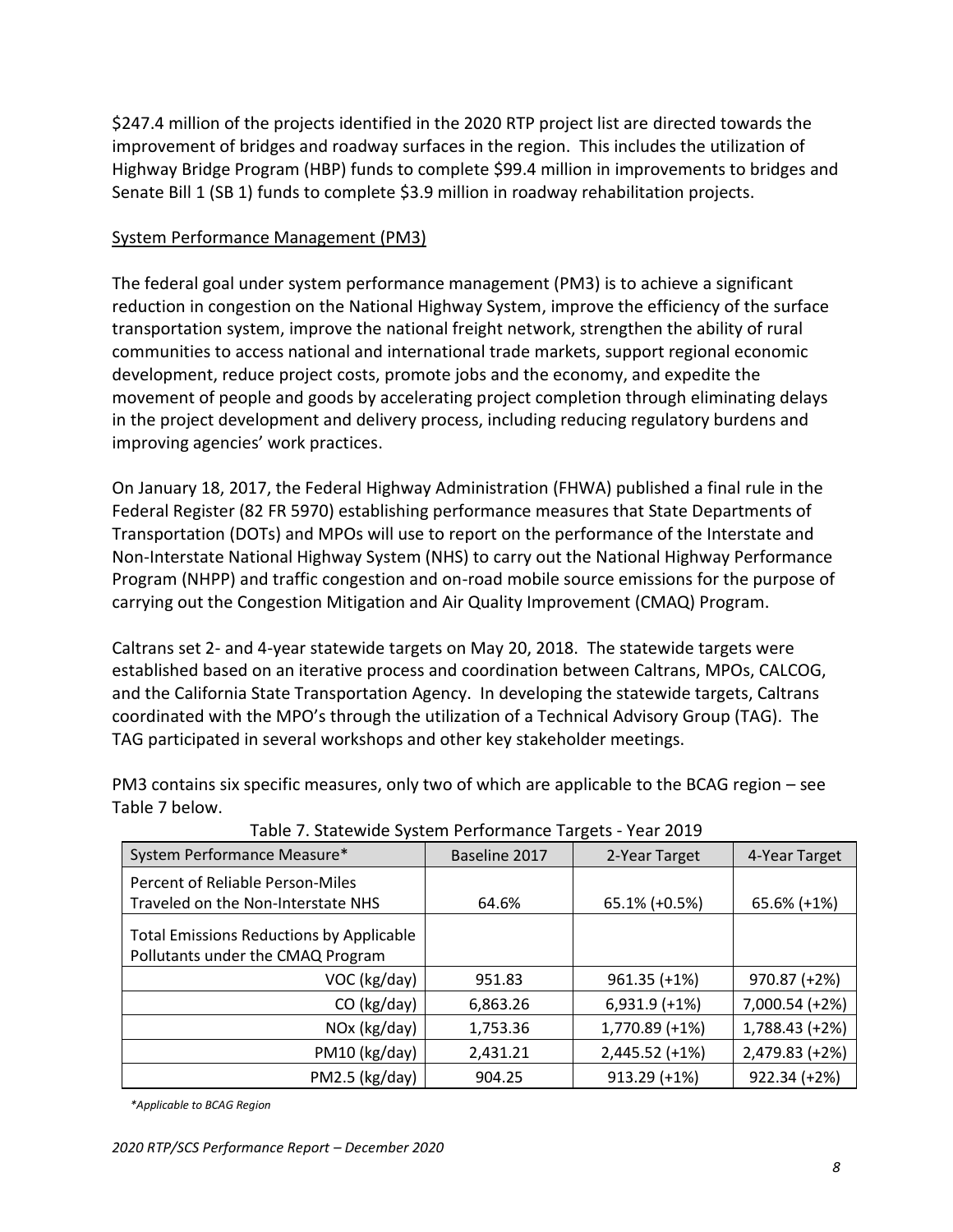*Percent of Reliable Person Miles Traveled on the Non-Interstate NHS:* A key product developed by Caltrans and their consultants was a MAP-21 application within the National Performance Management Research Data Set (NPMRDS) Analytics tool. The tool allows MPOs to determine the overall Level of Travel Time Reliability (LOTTR) within their regions. The data for Travel Time Reliability in the BCAG region for year 2017/18 is shown in Figure 6.



The data for each regions' non-interstate NHS was aggregated to the statewide level and used to establish the 2- and 4-year targets.

*Total Emissions Reductions by Applicable Pollutants under the CMAQ Program:* Caltrans utilized the CMAQ Public Access System [\(https://fhwaapps.fhwa.dot.gov/cmaq\\_pub/\)](https://fhwaapps.fhwa.dot.gov/cmaq_pub/) in establishing the Baseline 2017 pollutant numbers for target setting purposes and aggregated all data available in the system to the statewide level and used in establishing 2- and 4-year targets. As of April 2020, four projects are included for the Butte County region which are listed in Table 8.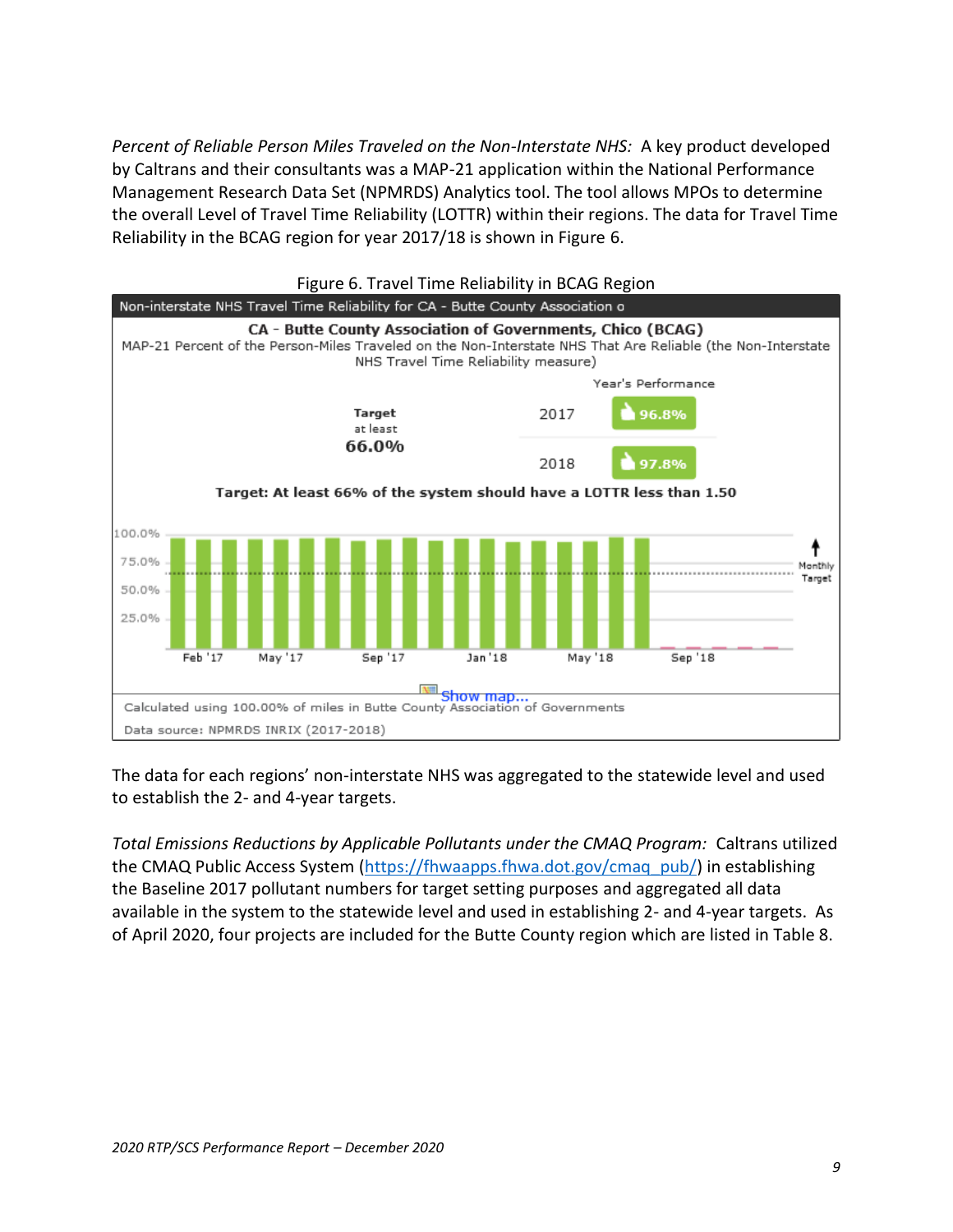|             |                                | <b>PROJECT</b>                 | VOC.     | CO.      | NO <sub>x</sub> | <b>PM10</b> | <b>PM2.5</b> |
|-------------|--------------------------------|--------------------------------|----------|----------|-----------------|-------------|--------------|
| <b>YEAR</b> | <b>PROJECT TITLE</b>           | <b>DESCRIPTION</b>             | (kg/day) | (kg/day) | (kg/day)        | (Kg/Day)    | (Kg/Day)     |
|             | Chico - SR 99 Bikeway Phase 4  |                                |          |          |                 |             |              |
| 2018        | Improvements                   | Safety Program                 |          | 12.43    | 0.38            | 0.135       |              |
|             | Biggs - Safe Routes to Schools |                                |          |          |                 |             |              |
| 2018        | Program                        | Safety Program                 |          |          | 0.03            |             |              |
|             | Chico - SR 99 Corridor Bikeway |                                |          |          |                 |             |              |
| 2018        | Phase 5 - 20th Street Crossing | Safety Program                 |          | 12.43    | 0.384           | 0.135       |              |
|             | Paradise - Pearson Rd SR2S     | Congestion                     |          |          |                 |             |              |
| 2018        | Connectivity Project - CMAQ    | Reduction                      |          |          | 0.04            | 0.02        |              |
|             |                                | <b>Total Emission Benefits</b> | $\Omega$ | 24.86    | 0.834           | 0.29        | $\Omega$     |

Table 8. Projects Included in CMAQ Performance Plan for Butte County 2018-2020 Period

\$308.6 million of the projects identified in the 2020 RTP project list are directed towards the reduction of congestion and vehicle emissions and improving the reliability of the transportation system in the region. This includes \$77.22 million in transit projects, \$83.2 million in bike and pedestrian projects, \$206.56 million in capacity increasing projects, and \$566.9 million towards improving maintenance, operations, and safety.

## Transit Asset Management (TAM) and Public Transportation Agency Safety Plan (PTSAP)

The federal goal under transit asset management (TAM) is to provide a cost-effective, systematic, interruption free pattern of transit operation. Table 9. Includes those targets prepared by Butte Regional Transit (BRT), the transit operator for the Butte County region, for the 2018/19 fiscal year and Table 10. contains the progress made towards achieving the targets.

| <b>Asset Class</b>          | <b>Performance Measure</b>                                                               | <b>Target</b> |
|-----------------------------|------------------------------------------------------------------------------------------|---------------|
| <b>Rolling Stock</b>        | Age - % of revenue vehicles within a                                                     |               |
| All revenue vehicles        | particular asset class that have met or<br>exceeded their Useful Life Benchmark<br>(ULB) | 15            |
| Equipment                   | Age - % of vehicles that have met or                                                     |               |
| Non-revenue vehicles        | exceeded their Useful Life Benchmark<br>(ULB)                                            | 1             |
| <b>Facilities</b>           | <b>Condition</b> - % of facilities with a<br>condition rating below 3.0 on the FTA       |               |
| All buildings or structures | <b>Transit Economic Requirements Model</b><br>(TERM) Scale                               |               |

#### Table 10. Transit Asset Management Regional Condition Summary 2018-2019

| <b>Asset Category</b> | Count | Avg Age | <b>Avg TERM Condition</b> | <b>Avg Value</b> | % At or Past ULB |
|-----------------------|-------|---------|---------------------------|------------------|------------------|
| Equipment             | 22    | 2.4     | N/A                       | \$21.789.54      | $0.00\%$         |
| <b>Facilities</b>     |       | 4.3     | 4.333333333               | \$12,833,333.33  | $0.00\%$         |
| <b>Rolling Stock</b>  | 58    | 5.6     | N/A                       | \$329,948.28     | 8.62%            |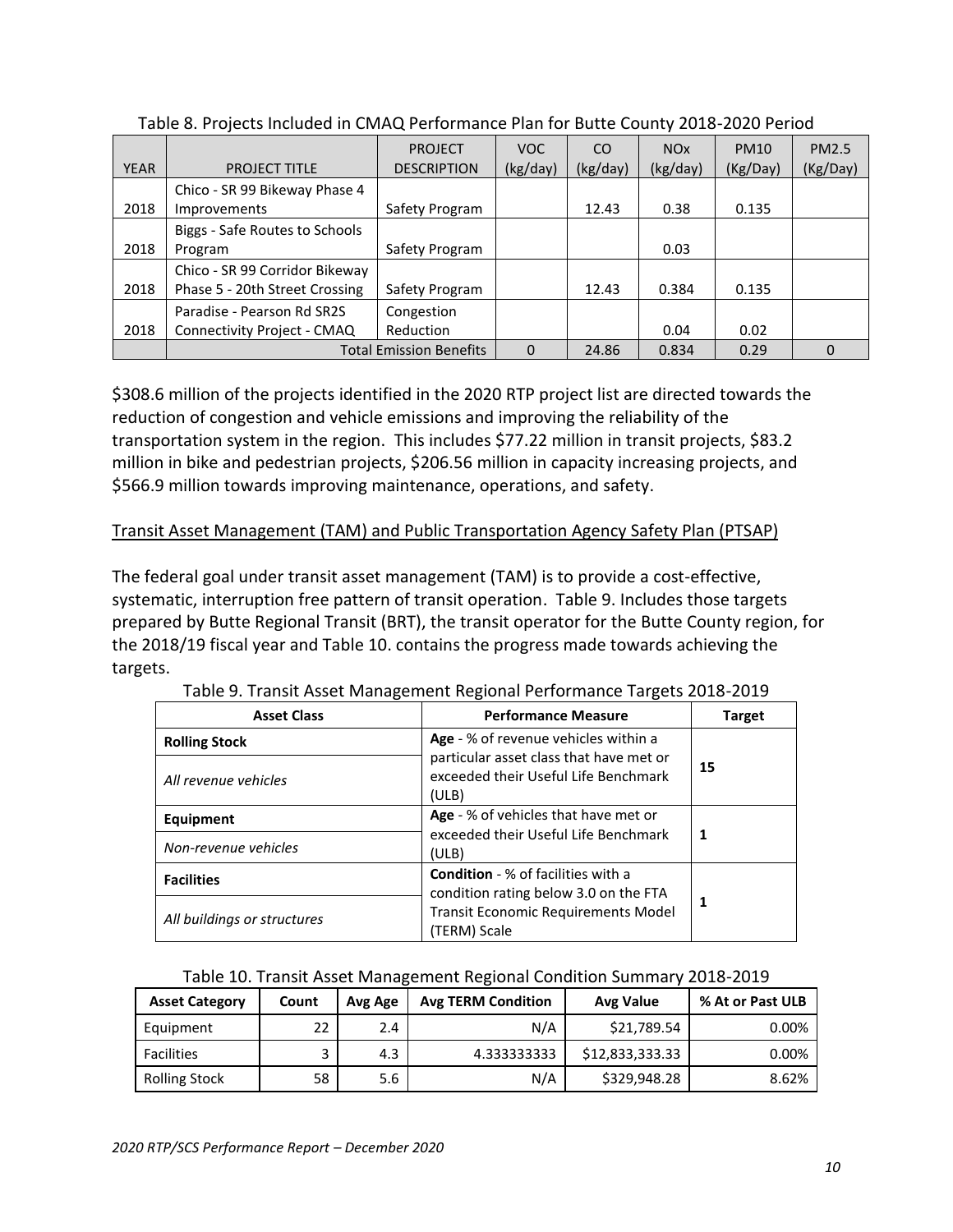BRT and the Federal Transit Administration (FTA) have adopted the principles and methods of System Safety and of Safety Management Systems (SMS) as the basis for enhancing the safety of public transportation. All rules, regulations, policies, guidance, best practices, and technical assistance administered will, to the extent practical and consistent with legal and other applicable requirements, follow the principles and methods of SMS.

The Butte Regional Transit - Public Transit Agency Safety Plan (PTASP) is an agencywide safety plan that meets and is responsive to FTA's Public Transportation Safety Program (PTSP). The Transit Agency Safety Plan reflects the specific safety objectives, standards, and priorities of BRT. BRT has incorporated its System Safety compliance into SMS principles and methods tailored to the size, complexity, and scope of its own public transportation system and the environment in which it operates.

Table 11. Includes those targets prepared by Butte Regional Transit (BRT), the transit operator for the Butte County region, for the 2020 fiscal year.

| Preventable<br><b>Vehicle</b><br><b>Collisions</b> | Preventable<br><b>Vehicle</b><br><b>Collision</b><br><b>Frequency</b><br>Rate | Preventable<br><b>Employee</b><br><b>Injuries</b> | Preventable<br><b>Employee Injury</b><br>Rate | Passenger<br><b>Injuries</b> | Passenger<br><b>Injury</b><br><b>Frequency</b><br>Rate |
|----------------------------------------------------|-------------------------------------------------------------------------------|---------------------------------------------------|-----------------------------------------------|------------------------------|--------------------------------------------------------|
| 17                                                 | 0.96                                                                          | 4                                                 | 3.83                                          | 13                           | 0.73                                                   |

| Table 11. *Public Transportation Agency Safety Plan Targets for 2020 |  |  |  |  |
|----------------------------------------------------------------------|--|--|--|--|
|----------------------------------------------------------------------|--|--|--|--|

\*Note – 2020 PTASP targets are preliminary until approval by BCAG Board (estimated January 2021)

#### Criteria and Methodology Used to Prioritize Projects

Each fund source has its own criteria for project eligibility. Each federal performance measure has its own objectives. Performance Measure 1 – Safety aims to identify projects which reduce fatalities and injuries. The criteria is defined within each fund source requirements within the program. Funding is typically highly competitive between projects and jurisdictions at the state and federal level. Various programs may work towards the same performance measure, such as ATP, CMAQ, STIP, SHOPP may be addressing a safety concern and still be within the parameters of the program. Projects are typically not prioritized except for the regional STIP or the RTIP program. In this case, the priority is determined by the BCAG Board of Directors. BCAG works within its advisory committee process to identify competitive projects with the implementing agency to pursue grant funding as its method to prioritizing projects.

Performance Measure 2 (Pavement and Bridge Condition) are typically maintenance projects. BCAG relies on its local jurisdictions to utilize their own Pavement Management System to vet through the process and prioritize projects for funding.

Performance Measure 3 (Freight, Congestion and Reliability) are typically transit and CMAQ projects which aim to reduce congestion. BCAG relies on its annual Unmet Transit Needs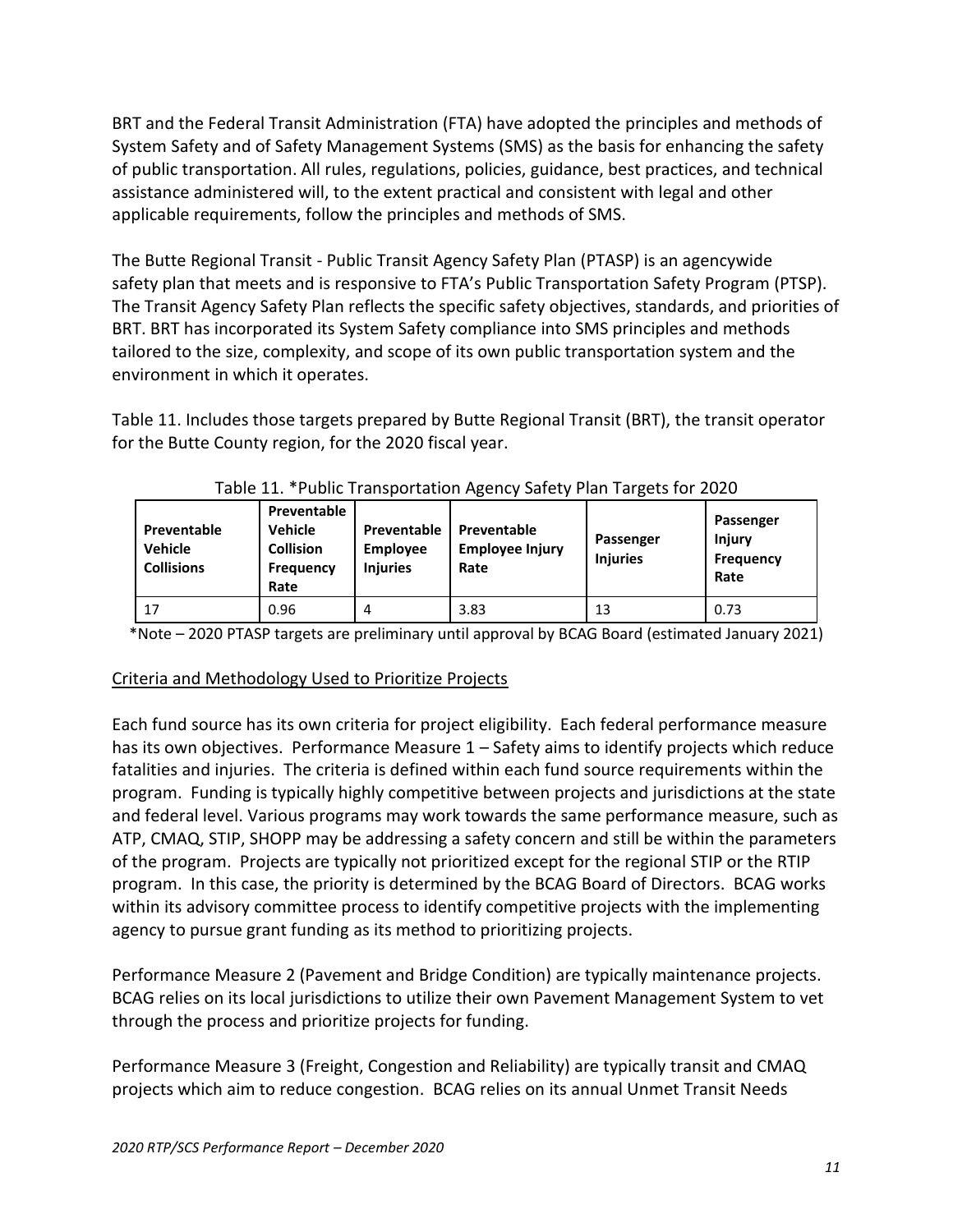Process, its Transit specific planning documents to prioritize projects. For CMAQ, BCAG issues a call for projects and evaluates each project application against specific criteria to prioritize projects if needed. For CMAQ, projects are reviewed with the BCAG Transportation Advisory Committee and selected by the BCAG Board of Directors.

In each of the three performance measures, projects are ultimately selected by the agency responsible for the management of the program. For funding controlled by BCAG, applicants are required to complete an application process which includes specific criteria which works towards meeting a performance measure.

## **Regional Transportation Plan Performance**

In 2013, the Strategic Growth Council funded an effort to develop a common set of measures which could be utilized by each of California's MPOs. In 2016, the California Transportation Commission released the 2016 State Transportation Improvement Program (STIP) Guidelines which included a complete revise of measures to better align with the state transportation goals and in 2020 the STIP Guidelines were once again updated. In consideration of these efforts, BCAG has updated measures for the 2020 RTP/SCS while continuing with the factors established in previous RTP's.

The updated performance measures have been categorized into the following seven (7) factors: safety and health, mobility/accessibility, reliability, productivity, system preservation, environmental stewardship, and social equity.

Safety and Public Health - The safety of the regional transportation system is a key measure used to evaluate fatalities, injury, and property loss of system users. Active transportation (walking and biking) has a direct health benefit, and can reduce the risk of heart disease, improve mental health, lower blood pressure, and reduce the risk of overweight and obesityrelated chronic disease.

| Factor                      | <b>Measure</b>                                                 | <b>Current Performance</b><br>Base Year (2018) | <b>Projected Impact of</b><br><b>Constrained Plan</b><br><b>Year 2040</b> | Data Source*     |
|-----------------------------|----------------------------------------------------------------|------------------------------------------------|---------------------------------------------------------------------------|------------------|
| Safety and<br>Public Health | Fatality Rate per 100M Annual<br>Vehicle Miles of Travel (VMT) | 1.96                                           | decrease                                                                  | SWITRS / HPMS    |
|                             | Serious Injuries Rate per 100M<br>Annual VMT                   | 10.3                                           | decrease                                                                  |                  |
|                             | Percentage of Trips by Pedestrian                              | Bike 1.99%                                     | Bike 2.03%                                                                |                  |
|                             | and Bicycle Mode Share                                         | Ped 10.37%                                     | Ped 9.99%                                                                 | <b>TDF Model</b> |

## Table 12. Safety and Public Health Performance Measures

Mobility/Accessibility - Mobility refers to the ease or difficulty of traveling from an origin to a destination. Accessibility is defined as the opportunity and ease of reaching desired locations. As mobility increases, accessibility tends to improve.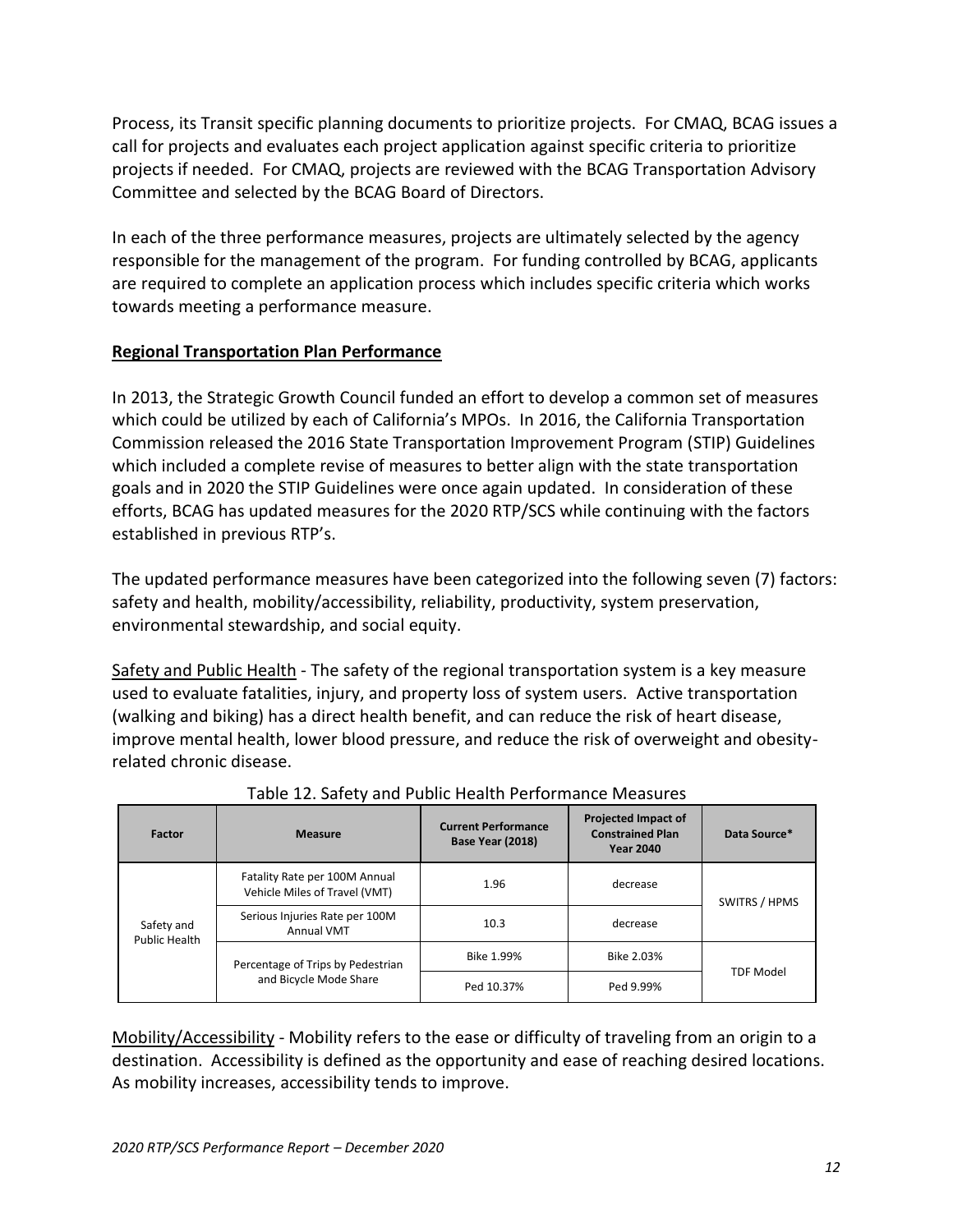| Factor                        | <b>Measure</b>                                                             | <b>Current Performance</b><br><b>Base Year (2018)</b> | <b>Projected Impact of</b><br><b>Constrained Plan</b><br><b>Year 2040</b> | Data Source*     |
|-------------------------------|----------------------------------------------------------------------------|-------------------------------------------------------|---------------------------------------------------------------------------|------------------|
| Mobility and<br>Accessibility | Average Peak Period Travel Time<br>(minutes)                               | 16.7                                                  | 16.48                                                                     | <b>TDF Model</b> |
|                               | Percentage of Housing and<br>Employment within 2 miles of State<br>Highway | 81% Housing<br>91% Employment                         | 84% Housing and<br>92% Employment                                         | LU Model / GIS   |
|                               | Percentage of Population within 1/2<br>mile of frequent transit service    | 0%                                                    | 24%                                                                       | LU Model / GIS   |

Table 13. Mobility/Accessibility Performance Measures

Reliability – Reliability refers to the consistency or dependability of travel times and is a measure that compares expectations with experience.

| <b>Factor</b> | <b>Measure</b>                                              | <b>Current Performance</b><br>Base Year (2018) | <b>Projected Impact of</b><br><b>Constrained Plan</b><br><b>Year 2040</b> | Data Source*     |
|---------------|-------------------------------------------------------------|------------------------------------------------|---------------------------------------------------------------------------|------------------|
| Reliability   | Percentage of Congested Highway<br>VMT (at or below 35 mph) | 0%                                             | 0%                                                                        | <b>TDF Model</b> |

Productivity - Productivity is defined as the utilization of transportation system capacity. For roadways, capacity is defined as the maximum number of vehicles that a roadway can accommodate.

| Factor       | <b>Measure</b>                                                    | <b>Current Performance</b><br>Base Year (2018) | <b>Projected Impact of</b><br><b>Constrained Plan</b><br><b>Year 2040</b> | Data Source*     |
|--------------|-------------------------------------------------------------------|------------------------------------------------|---------------------------------------------------------------------------|------------------|
| Productivity | Average Peak Period Vehicle Trips                                 | AM 75,240                                      | AM 82,369                                                                 | <b>TDF Model</b> |
|              |                                                                   | PM 100,768                                     | PM 113,598                                                                |                  |
|              | Transit Passenger Trips per Vehicle<br>Revenue Hour (Fixed Route) | 15.1                                           | 21.8                                                                      | NTD / TNMP       |

#### Table 15. Productivity Performance Measures

System Preservation - System preservation refers to maintaining the roadway network and transit fleet at a desired or agreed upon level.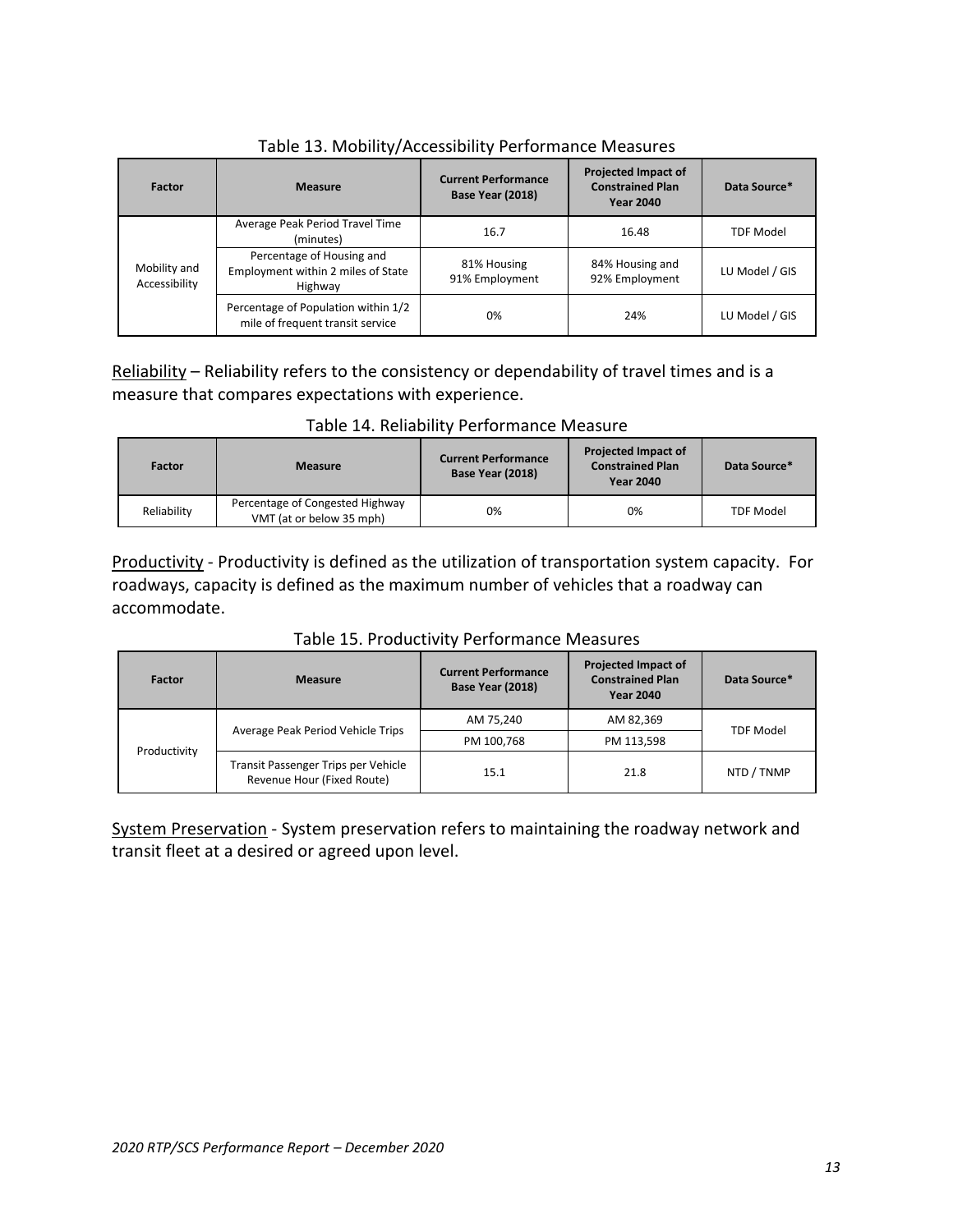| Factor                 | <b>Measure</b>                                                                                            | <b>Current Performance</b><br>Base Year (2018) | <b>Projected Impact of</b><br><b>Constrained Plan</b><br><b>Year 2040</b> | Data Source*       |
|------------------------|-----------------------------------------------------------------------------------------------------------|------------------------------------------------|---------------------------------------------------------------------------|--------------------|
| System<br>Preservation | Average Pavement Condition Index<br><sup>1</sup> -Local Streets and Roads                                 | 60                                             | increase                                                                  | CA SR 2018         |
|                        | Percentage of Local Highway Bridge<br>Lane Miles in need of Replacement<br>or Rehabilitation <sup>2</sup> | 34%                                            | decrease                                                                  | CA SR 2018         |
|                        | Percentage of Transit Assets<br>exceeding FTA "Useful Life"                                               | 8.62%                                          | decrease                                                                  | <b>B-Line 2018</b> |

Table 16. System Preservation Performance Measures

Environmental Stewardship – Environmental stewardship strives to protect and enhance the built and natural environments of the region.

| Factor                       | <b>Measure</b>                                                                                            | <b>Current Performance</b><br><b>Base Year (2018)</b> | <b>Projected Impact of</b><br><b>Constrained Plan</b><br><b>Year 2040</b> | Data Source*     |
|------------------------------|-----------------------------------------------------------------------------------------------------------|-------------------------------------------------------|---------------------------------------------------------------------------|------------------|
| Environmental<br>Stewardship | Per Capita Vehicle Miles of Travel <sup>3</sup>                                                           | 21.4                                                  | 20.8                                                                      | <b>TDF Model</b> |
|                              | Per Capita Acres of Developed Land                                                                        | 0.31                                                  | 0.31                                                                      | LU Model / GIS   |
|                              | Acres of Important Farmland<br>Avoided <sup>4</sup>                                                       | 237,438                                               | 233,729                                                                   | LU Model / GIS   |
|                              | Percentage of Development<br>Occurring within Butte Regional<br>Conservation Plan - Urban Permit<br>Areas | 70% Residential<br>87% Non-Residential                | 73% Residential<br>88% Non-Residential                                    | LU Model / GIS   |

#### Table 17. Environmental Stewardship Performance Measures

Social Equity – Equitable distribution of the benefits and burdens of the plan on the economically and socially disadvantaged.

 $^1$  Pavement Condition Index (PCI) rates roadway conditions on a scale from 1-100 with 1=worst and 100=best

<sup>&</sup>lt;sup>2</sup> Highway Bridge Lane Miles with a Sufficiency Rating (SR) of 80 or below.

 $3$  VMT includes all trips within county from all vehicle types and includes the total population including group quarters.

<sup>&</sup>lt;sup>4</sup> Important Farmland includes farmlands classified as Prime, Unique, and of Statewide Importance by the California Department of Conservation (2016).